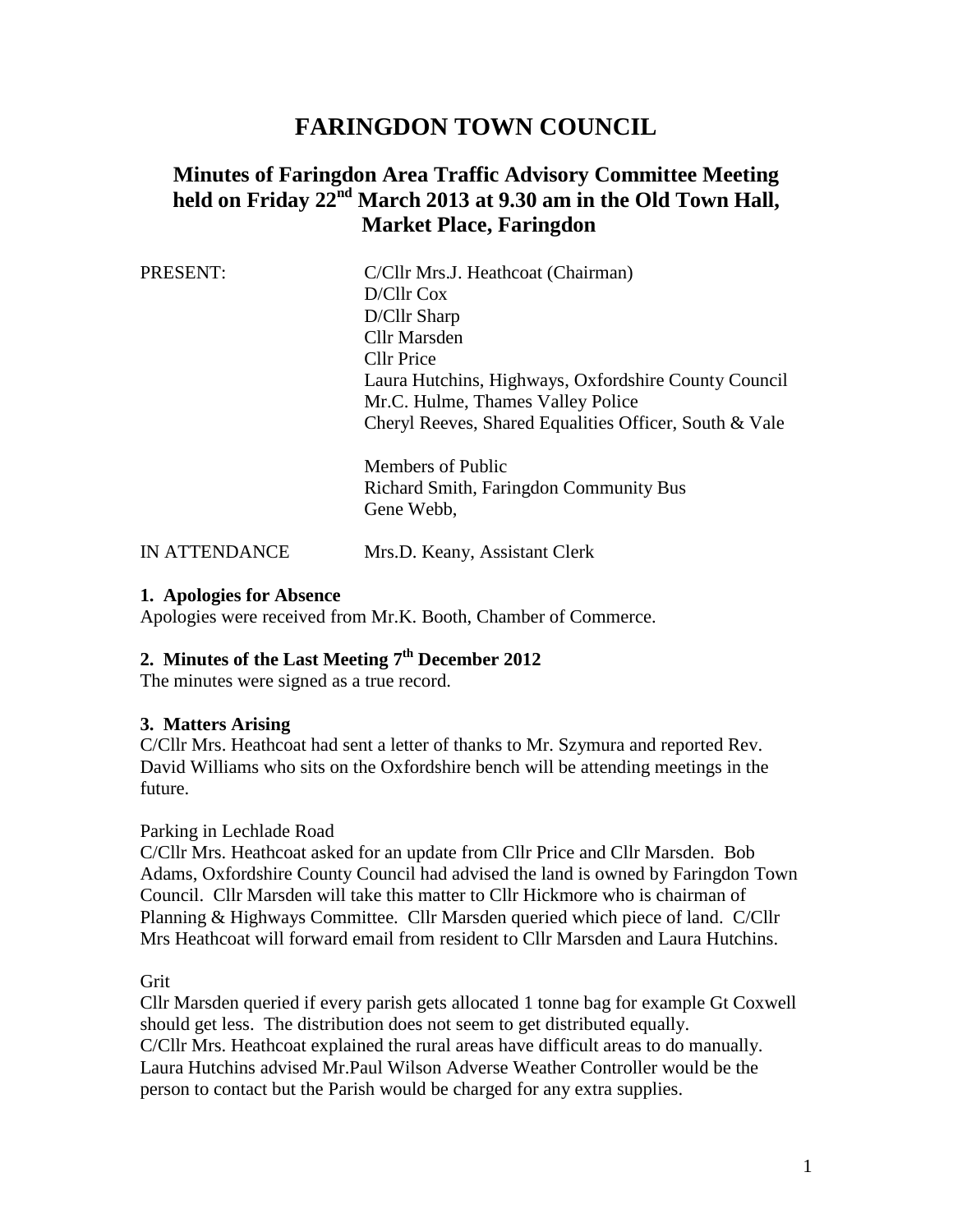C/Cllr Mrs Heathcoat asked Laura Hutchins for feedback regarding the works that had been done in the Market Place outside Boots the Chemist.

Laura Hutchins reported the road is being monitored.

Cllr Marsden advised Laura Hutchins that there was a stream underneath the culvert. Laura Hutchins will follow up as a matter of urgency and report back at the next meeting.

C/Cllr Mrs. Heathcoat tabled a list of work

Councillor Community Budget a personal budget of £ 10k

£ 1k to Stanford-in-the-Vale  $1<sup>st</sup>$  Responders funds to go towards the purchase of a new 4x4

£ 2k to Faringdon – Folly Trust for planting and general ground restoration work

£ 500 to South and Vale Carers to support work for local people

£ 2000 to Faringdon – Pump Room project for young people

£ 500 Faringdon, Family Centre to support a Mother and Baby breast feeding project

£ 500 Little Coxwell – renovation of pump

£3 1,500 Faringdon Play School

£ 700 Coleshill - for the purchase of a cider press. The apples in the village orchards are to be made into cider and sold in the village store.

£ 1300 to Faringdon – FAZE

County Councillors Highways fund  $\pounds$  50k to be spent in the Faringdon Division and example of works undertaken is listed below.

Vehicle Automation Systems – Coxwell Road and London Street, Coleshill x 2 units Gloucester Street – paviers, Marlborough Street – no entry, Market Place – no entry, Bromsgrove

Buscot, Faringdon and Great Coxwell, path clearance

Faringdon – Goodlake Avenue/Pye Street Realign kerb to widen carriage way

Faringdon A417 Lechlade Road clear footpath

Faringdon – repaint traffic roundabout, Lechlade Rd/Gravel Walk

Great Coxwell – planings on footpath behind stables

OCC Highways funded work

Buscot Wick/Coleshill junction – flood work Buscot – road safety scheme Eaton Hastings – A417 re-surfacing Coleshill – lift pavement by church

Cllr Marsden queried the recent comments made by Cllr Rose, relating to pot-holes and the repair schedule.

C/Cllr Mrs. Heathcoat reported Oxfordshire County Council advised that an additional £3.5m had been agreed at Cabinet which will be spent on road repair work.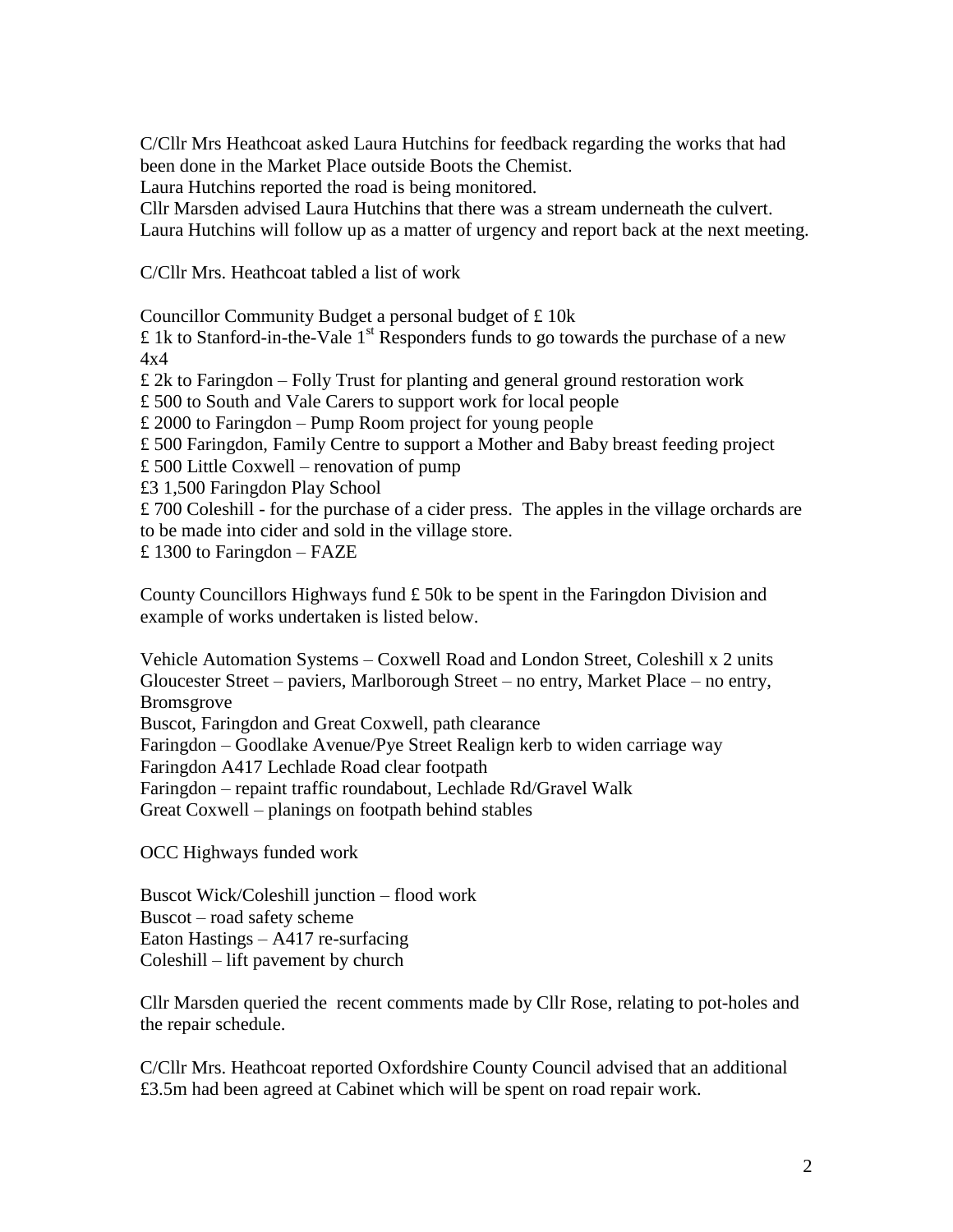Vehicles parking on the road leading to Gloucester Street car park Mr.C. Hulme has been in talks with Mrs.H. Sherman, Clerk to the Faringdon Town Council Planning & Highways Committee. It is not Oxfordshire County Council Highways. The police could not support, it is private land. Formal parking restrictions could be implemented.

C/Cllr Mrs. Heathcoat enquired could we speak to Faringdon Junior School.

## Coxwell Street

Cllr Marsden queried the parking on the pavement – Disabled access very difficult. Mr.C. Hulme reported you would have to be prepared to go to court to prove the footpath had been obstructed.

D/Cllr Cox had spoken with the police and they had said they do not want to keep ticketing.

D/Cllr Sharp asked if the PCSO's could patrol the area, same problem in Shellingford. D/Cllr Cox will take Gloucester Street car park and Fernham Road to the next NAG proposed by D/Cllr Cox Deputy Chairman and seconded by Cllr Price. D/Cllr Cox will report back at the next meeting.

## **4. Public Speaking Time**

Mr. Richard Smith was representing Faringdon Community Bus, he was enquiring about Coxwell Road, BT Utilities 4 way traffic lights near the Peugeot garage. This would cause considerable disruption especially in the morning.

C/Cllr Mrs. Heathcoat explained normally that points raised in public speaking are not normally answered at the meeting, however checked Mr.C. Hulme as to whether the Police have received any notification from Oxfordshire County Council regarding the above temporary traffic order. Mr.C. Hulme stated if parked vehicles are a problem parking restrictions would be enforced, usually vehicles are compliant. Cllr Price if cars are illegally parked on the left hand side this would be an issue. C/Cllr Mrs. Heathcoat requested that the first morning  $25<sup>th</sup>$  March 2013 of the works be monitored by a PCSO.

Gene Webb queried the parking survey that Bloor Homes had given money for a survey to be commissioned. Can Faringdon Town Council please ensure that this survey is carried out.

Gene Webb suggested Faringdon Town Council could take over the parking management, and could the County and District Council please put this on the Agenda Civil Parking Wardens.

Cllr Price reported the delay in the parking survey was discussed at a Faringdon Town Council Planning & Highways Committee meeting. Faringdon Town Council has been asked if the survey could be delayed. Cllr Price reported Faringdon Town Council has requested the parking survey to be carried out as soon as possible.

## **5. Declarations of Interest**

No declarations were made.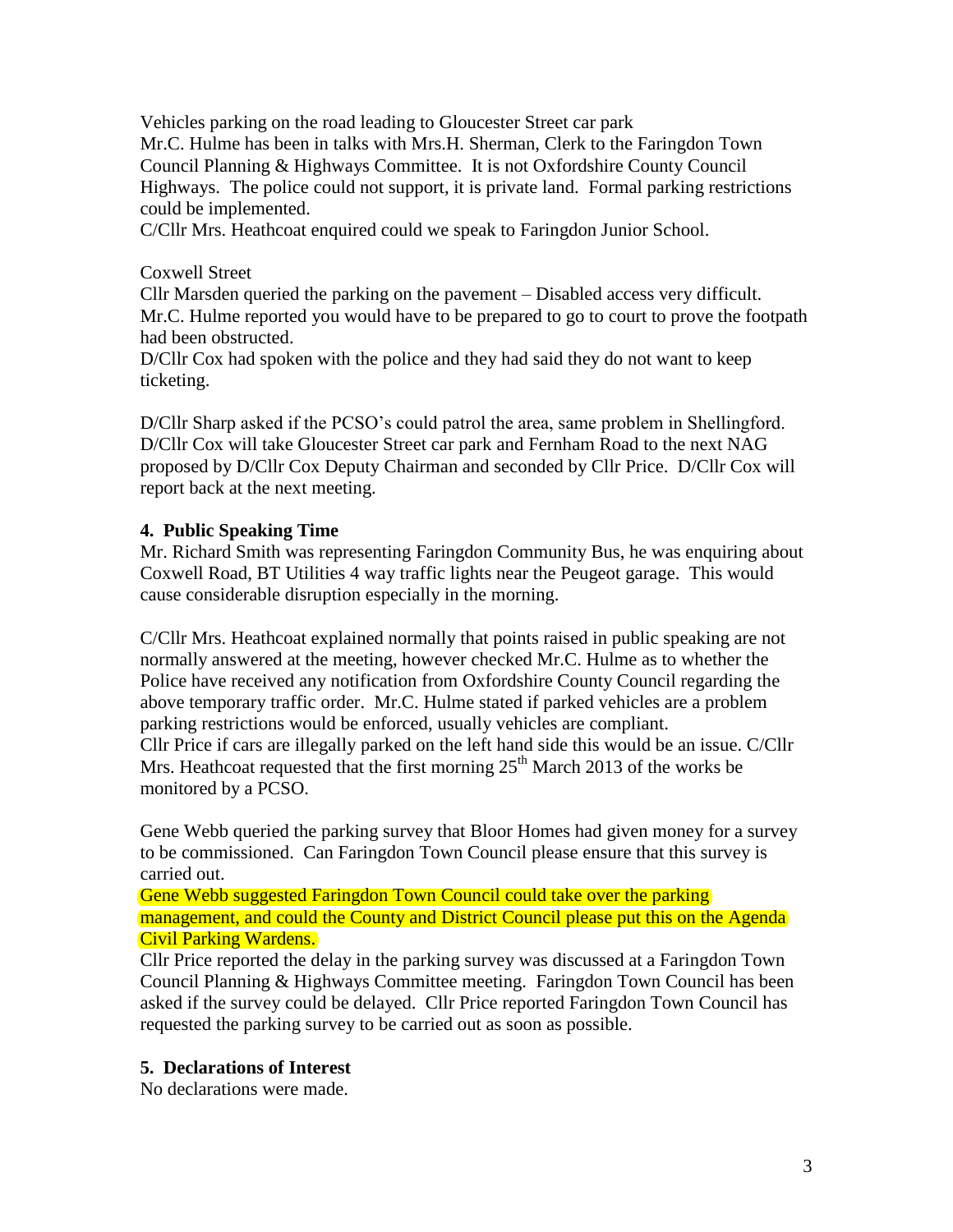#### **6. Area Stewards Report**

Laura Hutchins gave a verbal report to say

The Area Stewardship Fund is now closed, all works are ordered and the works will be completed by  $30<sup>th</sup>$  April 2013. The fund has been very successful in the Faringdon locality and works have been done to enhance the highway including lines and signs, footpath clearing, VASs, improved parking spaces and handrails. There will be nine localities next year with a budget of £100,000 each, and this budget is for highways maintenance works. Ideas are being collected for the new fund and will be discussed with the locality councillors after election in May, ready for the next meeting held in June. The first half of the programme is expected to be delivered over the summer months.

The recent cold weather has led to many defects appearing on our highways, and it has proved difficult to repair them. The operatives who repair defects have been engaged in winter service, gritting the highway and dealing with flooding. Those repairs which have been completed have sometimes proved unsatisfactory as the cold weather does not allow the tarmac to set and the repairs fail. To assist in managing these issues, Oxfordshire County Council cabinet has approved an additional  $\pounds$  250,000 for highway maintenance. Press coverage is raising public awareness, and "Fix my street" has been made available on the internet to allow the public to report defects on line. This is proving very popular. A defect in Oxford generated 327 enquiries.

Ideas will be agreed and put in place in June/July.

C/Cllr Mrs. Heathcoat requested ideas be sent to both Laura Hutchins and herself. Cllr Marsden queried if the Highways budget includes verge cutting. Laura Hutchins advised the general policy is continuing.

C/Cllr Mrs. Heathcoat advised county spring clean – website [www.oxfordshire.gov.uk/report](http://www.oxfordshire.gov.uk/report) members of public can suggest areas that need attention.

Mr.C. Hulme queried are potholes still been filled. He also queried potholes have gone outside the 28 days. Laura Hutchins advised the maintenance budget is still going ahead, and requested that any potholes left unrepaired outside of the 28 day timescale limit be reported.

#### **7. District Traffic Matters**

D/Cllr Cox had spoken to John Backley the Vale Officer responsible for the parking survey, the survey has been delayed due to the possibility of Tesco's coming to Faringdon, which would see an increase in traffic. He intends to get prices for the Faringdon parking survey during the first quarter of the new financial year 2013/14. The survey should then be carried out and completed by December 2013.

2 hours free parking will continue another year.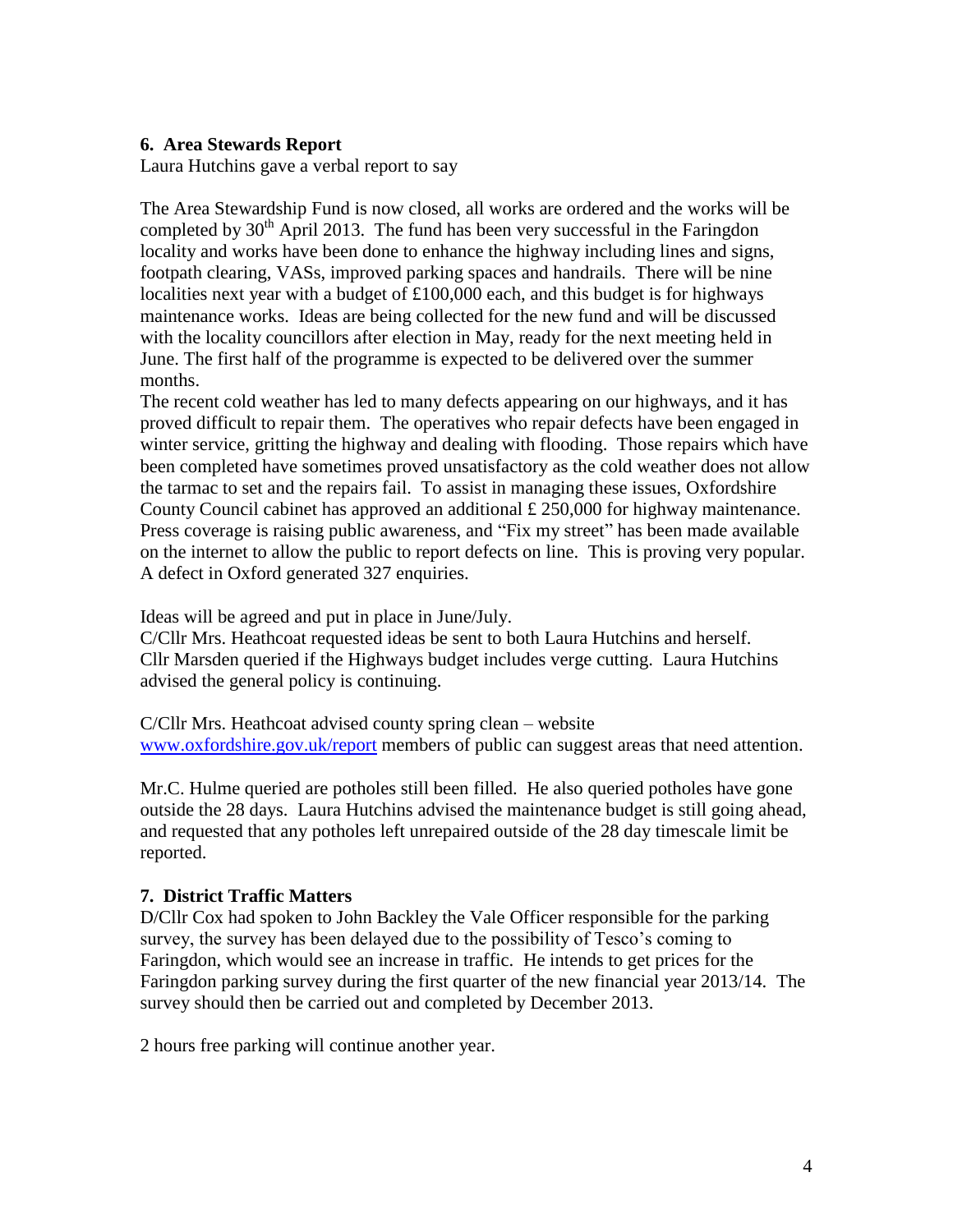The Vale of White Horse District Council has looked at parking enforcement and does not intend to take on the responsibility for it.

Cllr Marsden enquired why quotes are only been obtained now. D/Cllr Cox explained the survey was not in the budget. Cllr Marsden queried if the money had been given to District Council why the money wasn't in the budget.

C/Cllr Mrs. Heathcoat thanked D/Cllr Cox for following this up. The survey will be undertaken.

Cllr Price 106 money request came from Faringdon Town Council. Faringdon Town Council should have been informed about the delay.

#### **8. Faringdon Audit**

Cheryl Reeves of South  $\&$  Vale explained that the request for the Vale Disability Access Group to submit an audit had come from Trudy Godfrey economic development. Cheryl Reeves had met with the Town Clerk of Faringdon June Rennie and it had been suggested that Faringdon Area Traffic Advisory Committee look at this audit report at the next meeting.

Cheryl Reeves asked the Faringdon Area Traffic Advisory Committee for any views.

C/Cllr Mrs. Heathcoat stated that FATac is only an advisory committee, and many of the points raised in the report refer to areas that are in private ownership, are OCC Highways responsibility or JEFF's. The report should have been submitted to the FTC's Planning and Highways Committee.

D/Cllr Cox suggested to Cheryl Reeves to take this report back to District Council.

Laura Hutchins raised concerns that the report had originated from VWHDC and should have been discussed with OCC's Highways first before the commencement of the project by the Vale Disability Access Group. OCC is the Highways Authority and VWHDc Officers should have discussed with them in the first place.

C/Cllr Mrs. Heathcoat suggested Cheryl Reeves contact Laura Hutchins to discuss this report in greater detail.

Cllr Marsden queried with Cheryl Reeves are you aware Faringdon has a Neighbourhood Plan. These items could be discussed and included in the Plan. The Vale is behind the Neighbourhood Plan.

Cheryl Reeves to liaise with Laura Hutchins of Oxfordshire County Council to discuss th safety issues. Further discussion will take place with Faringdon Town Council with regard to the Neighbourhood Plan.